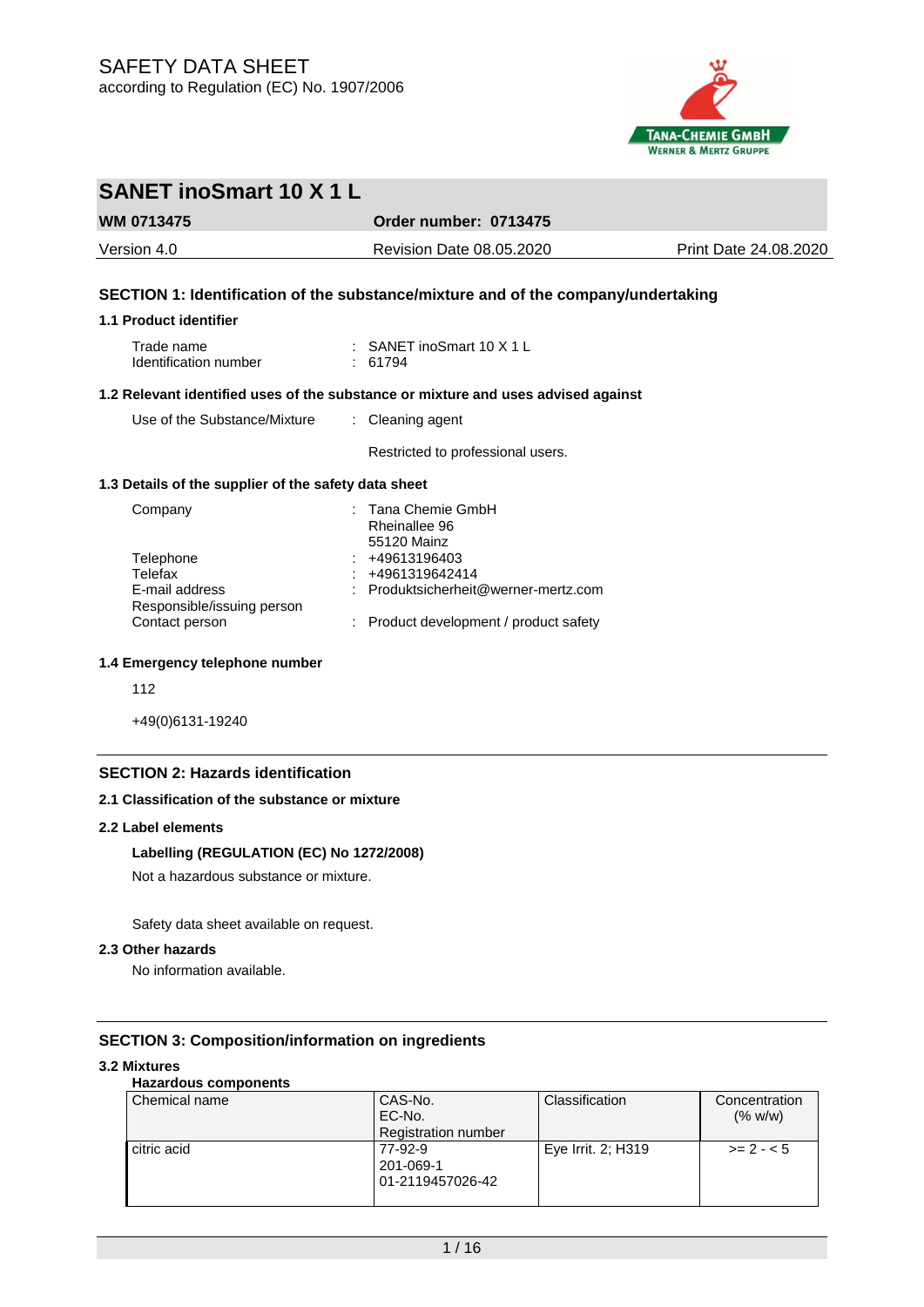

| <b>WM 0713475</b>                                        | Order number: 0713475           |                                                                                                                            |              |
|----------------------------------------------------------|---------------------------------|----------------------------------------------------------------------------------------------------------------------------|--------------|
| Version 4.0                                              | <b>Revision Date 08.05.2020</b> | <b>Print Date 24.08.2020</b>                                                                                               |              |
| Alcohols, C12-14, ethoxylated,<br>sulfates, sodium salts | 68891-38-3<br>01-2119488639-16  | Skin Irrit. 2: H315<br>Eye Dam. 1; H318<br>Aquatic Chronic 3;<br>H412<br>SCL<br>$5 - 10 \%$ 2; H319<br>$>= 10.0 % 1; H318$ | $>= 1 - < 2$ |

For explanation of abbreviations see section 16.

# **SECTION 4: First aid measures**

#### **4.1 Description of first aid measures**

| General advice                                                  |  | : No hazards which require special first aid measures.                                                                                                                   |
|-----------------------------------------------------------------|--|--------------------------------------------------------------------------------------------------------------------------------------------------------------------------|
| If inhaled                                                      |  | : Move to fresh air in case of accidental inhalation of dust or fumes<br>from overheating or combustion.<br>If symptoms persist, call a physician.                       |
| In case of skin contact                                         |  | : Take off contaminated clothing and shoes immediately.<br>Wash off with soap and plenty of water.                                                                       |
| In case of eye contact                                          |  | $:$ Protect unharmed eye.<br>If easy to do, remove contact lens, if worn.<br>Rinse immediately with plenty of water, also under the eyelids, for at<br>least 15 minutes. |
| If swallowed                                                    |  | : Clean mouth with water and drink afterwards plenty of water.<br>Do not give milk or alcoholic beverages.<br>Never give anything by mouth to an unconscious person.     |
| 4.2 Most important symptoms and effects, both acute and delayed |  |                                                                                                                                                                          |
| Symptoms                                                        |  | : No information available.                                                                                                                                              |
| <b>Risks</b>                                                    |  | No information available.                                                                                                                                                |

### **4.3 Indication of any immediate medical attention and special treatment needed**

| Treatment | : For specialist advice physicians should contact the Poisons |
|-----------|---------------------------------------------------------------|
|           | Information Service.                                          |

### **SECTION 5: Firefighting measures**

#### **5.1 Extinguishing media**

| Suitable extinguishing media | Use extinguishing measures that are appropriate to local |
|------------------------------|----------------------------------------------------------|
|                              | circumstances and the surrounding environment.           |

### **5.2 Special hazards arising from the substance or mixture**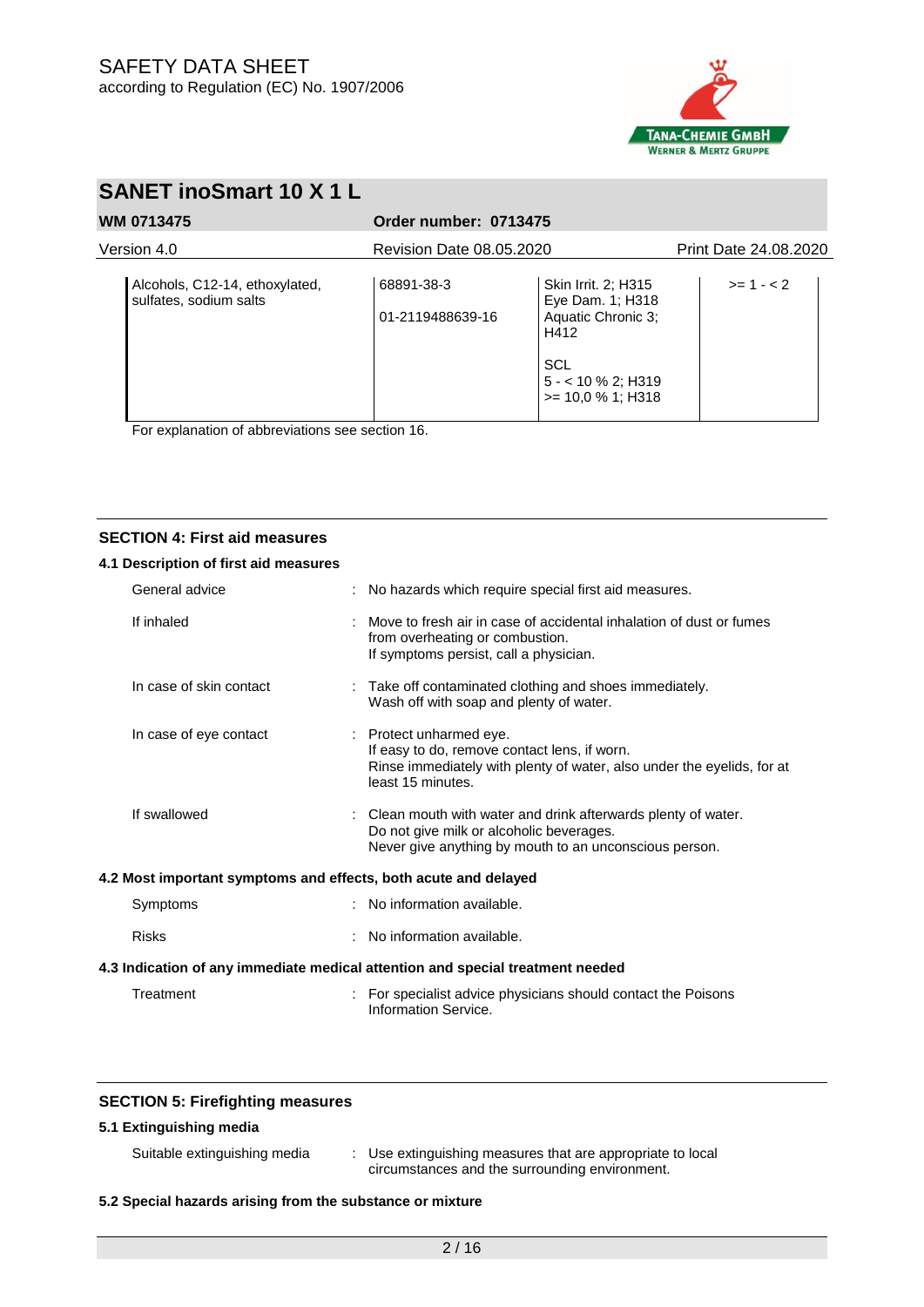

| <b>WM 0713475</b>                                | Order number: 0713475                                                                                                                                                                                                           |                       |
|--------------------------------------------------|---------------------------------------------------------------------------------------------------------------------------------------------------------------------------------------------------------------------------------|-----------------------|
| Version 4.0                                      | Revision Date 08.05.2020                                                                                                                                                                                                        | Print Date 24.08.2020 |
| Specific hazards during<br>firefighting          | : Do not allow run-off from fire fighting to enter drains or water<br>courses.                                                                                                                                                  |                       |
| Hazardous combustion products                    | : No hazardous combustion products are known                                                                                                                                                                                    |                       |
| 5.3 Advice for firefighters                      |                                                                                                                                                                                                                                 |                       |
| Special protective equipment for<br>firefighters | $\therefore$ In the event of fire, wear self-contained breathing apparatus.                                                                                                                                                     |                       |
| Further information                              | : Collect contaminated fire extinguishing water separately. This must<br>not be discharged into drains. Fire residues and contaminated fire<br>extinguishing water must be disposed of in accordance with local<br>regulations. |                       |

#### **SECTION 6: Accidental release measures**

#### **6.1 Personal precautions, protective equipment and emergency procedures**

#### **6.2 Environmental precautions**

| Environmental precautions |  | : Try to prevent the material from entering drains or water courses. |
|---------------------------|--|----------------------------------------------------------------------|
|---------------------------|--|----------------------------------------------------------------------|

#### **6.3 Methods and materials for containment and cleaning up**

| Methods for cleaning up | : Neutralize with chalk, alkali solution or ammonia.  |
|-------------------------|-------------------------------------------------------|
|                         | Sweep up and shovel.                                  |
|                         | Wipe up with absorbent material (e.g. cloth, fleece). |
|                         | Keep in suitable, closed containers for disposal.     |
|                         |                                                       |

#### **6.4 Reference to other sections**

For personal protection see section 8., Treat recovered material as described in the section "Disposal considerations"., Refer to section 15 for specific national regulation.

#### **SECTION 7: Handling and storage**

# **7.1 Precautions for safe handling**

| Advice on safe handling                            | : For personal protection see section 8. No special handling advice<br>required. |
|----------------------------------------------------|----------------------------------------------------------------------------------|
| Advice on protection against fire<br>and explosion | : Normal measures for preventive fire protection.                                |
| Hygiene measures                                   | : Wash hands before breaks and at the end of workday.                            |

#### **7.2 Conditions for safe storage, including any incompatibilities**

| Requirements for storage areas | : Keep container tightly closed in a dry and well-ventilated place. Store |  |
|--------------------------------|---------------------------------------------------------------------------|--|
| and containers                 | at room temperature in the original container.                            |  |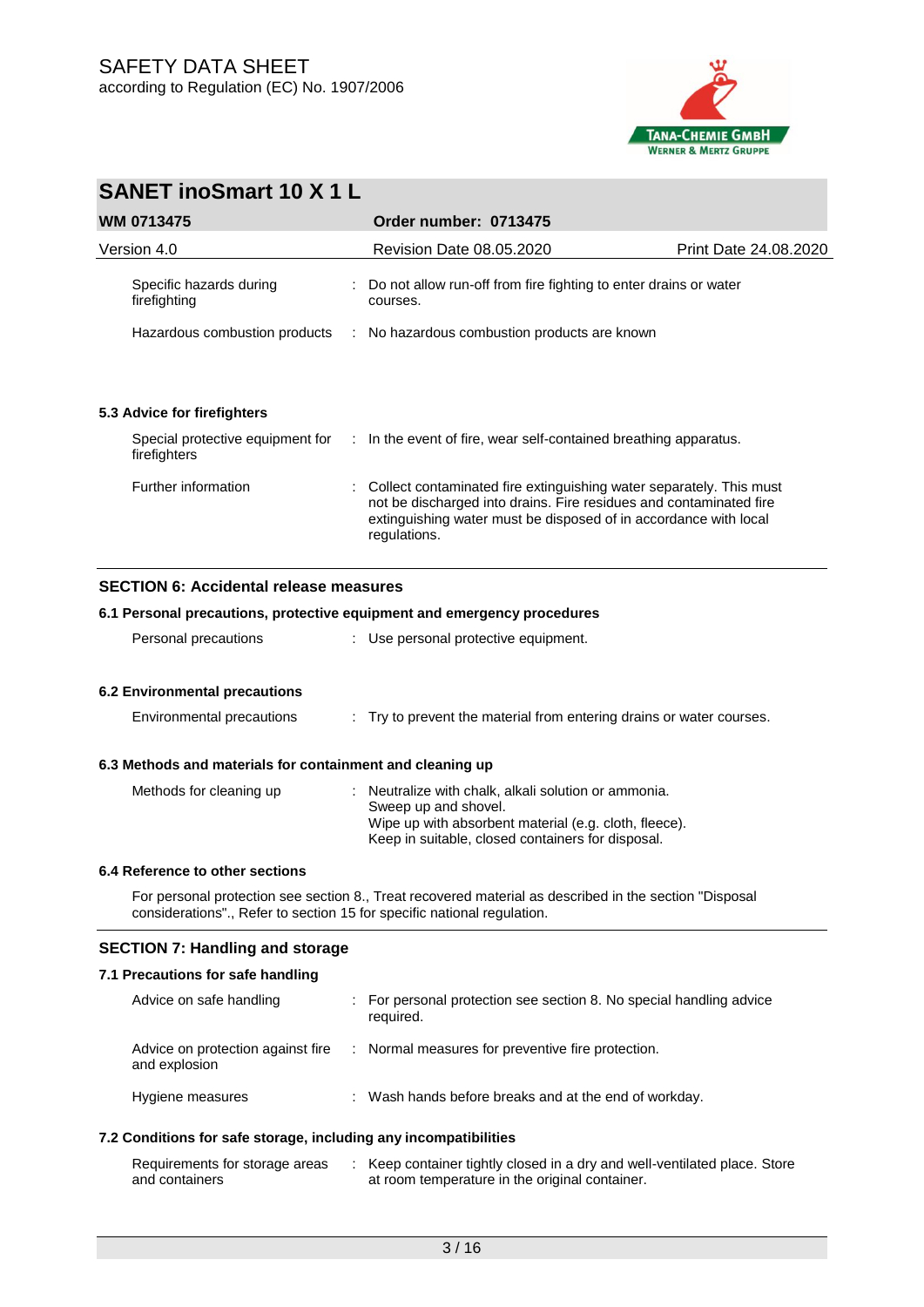

| <b>WM 0713475</b>                          | Order number: 0713475                                                                                                  |                       |  |  |
|--------------------------------------------|------------------------------------------------------------------------------------------------------------------------|-----------------------|--|--|
| Version 4.0                                | <b>Revision Date 08.05.2020</b>                                                                                        | Print Date 24.08.2020 |  |  |
| Advice on common storage<br>Other data     | : No special restrictions on storage with other products.<br>No decomposition if stored and applied as directed.<br>÷. |                       |  |  |
| 7.3 Specific end use(s)<br>Specific use(s) | Cleaning agent                                                                                                         |                       |  |  |

# **SECTION 8: Exposure controls/personal protection**

#### **8.1 Control parameters**

Contains no substances with occupational exposure limit values.

**DNEL**

| Alcohols, C12-14, ethoxylated, : End Use: Workers<br>sulfates, sodium salts<br>68891-38-3: |  | Exposure routes: Skin contact<br>Potential health effects: Long-term systemic effects<br>Value: 2750 mg/kg bw/day                       |
|--------------------------------------------------------------------------------------------|--|-----------------------------------------------------------------------------------------------------------------------------------------|
|                                                                                            |  | <b>End Use: Workers</b><br>Exposure routes: Inhalation<br>Potential health effects: Long-term systemic effects<br>Value: 175 mg/m3      |
|                                                                                            |  | End Use: Consumers<br>Exposure routes: Skin contact<br>Potential health effects: Long-term systemic effects<br>Value: 1650 mg/kg bw/day |
|                                                                                            |  | End Use: Consumers<br>Exposure routes: Inhalation<br>Potential health effects: Long-term systemic effects<br>Value: 52 mg/m3            |
|                                                                                            |  | End Use: Consumers<br>Exposure routes: Ingestion<br>Potential health effects: Long-term systemic effects<br>Value: 15 mg/kg             |
|                                                                                            |  | End Use: Workers<br>Exposure routes: Skin contact<br>Potential health effects: Long-term local effects<br>Value: 0,132 mg/cm2           |
|                                                                                            |  | <b>End Use: Consumers</b><br>Exposure routes: Skin contact<br>Potential health effects: Long-term local effects<br>Value: 0,079 mg/cm2  |

**PNEC**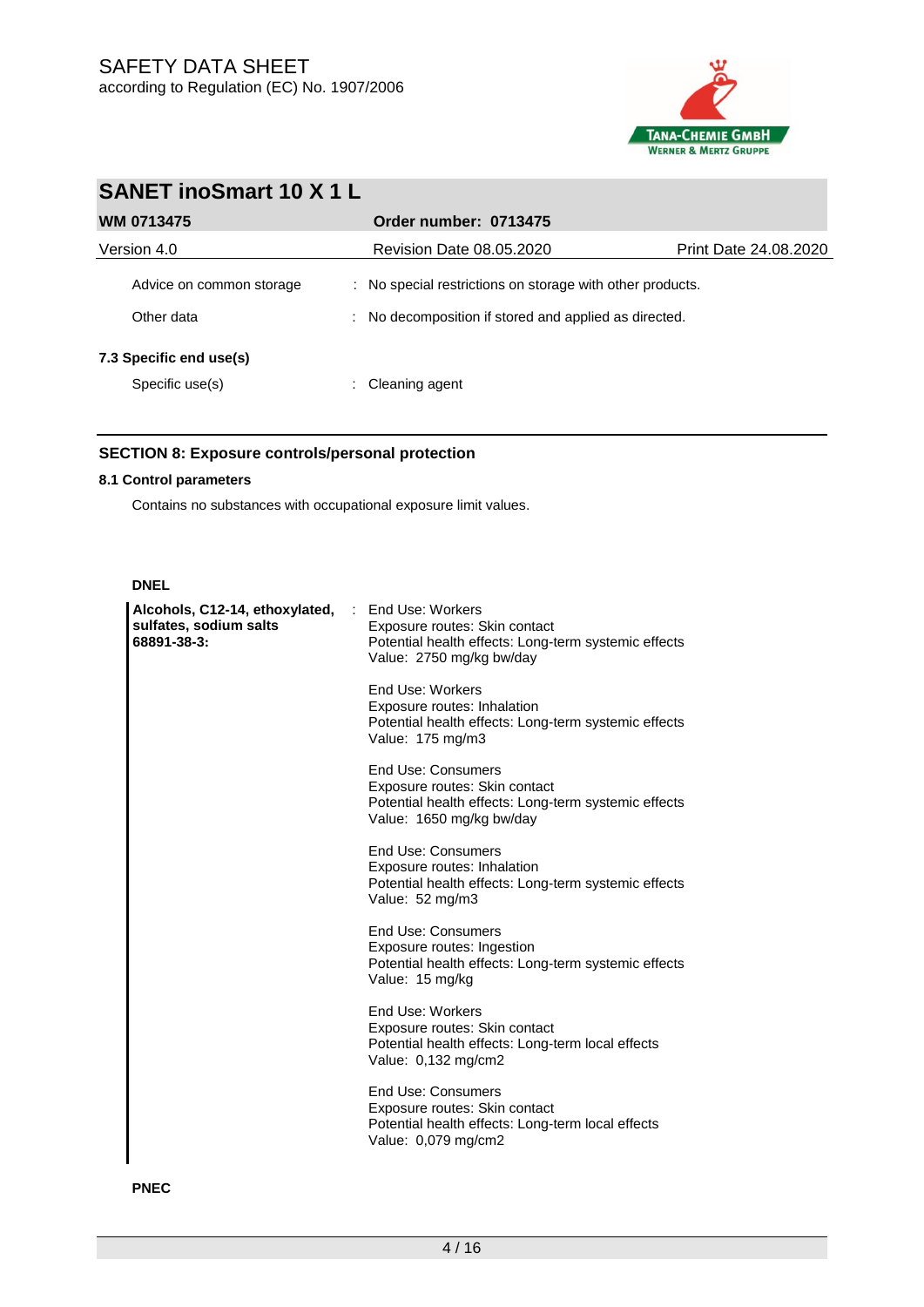# SAFETY DATA SHEET according to Regulation (EC) No. 1907/2006



# **SANET inoSmart 10 X 1 L**

| WM 0713475                                                              |  | Order number: 0713475                                    |                       |
|-------------------------------------------------------------------------|--|----------------------------------------------------------|-----------------------|
| Version 4.0                                                             |  | Revision Date 08.05.2020                                 | Print Date 24.08.2020 |
| citric acid<br>77-92-9:                                                 |  | Fresh water<br>Value: 0,44 mg/l                          |                       |
|                                                                         |  | Marine water<br>Value: 0,044 mg/l                        |                       |
|                                                                         |  | <b>STP</b><br>Value: > 1000 mg/l                         |                       |
|                                                                         |  | Fresh water sediment<br>Value: 34,6 mg/kg                |                       |
|                                                                         |  | Marine sediment<br>Value: 3,46 mg/kg                     |                       |
|                                                                         |  | Soil<br>Value: 33,1 mg/kg                                |                       |
| Alcohols, C12-14, ethoxylated,<br>sulfates, sodium salts<br>68891-38-3: |  | : Fresh water<br>Value: 0,24 mg/l                        |                       |
|                                                                         |  | Marine water<br>Value: 0,024 mg/l                        |                       |
|                                                                         |  | Fresh water sediment<br>Value: 0,9168 mg/kg              |                       |
|                                                                         |  | Marine sediment<br>Value: 0,09168 mg/kg                  |                       |
|                                                                         |  | Soil<br>Value: 7,5 mg/kg dry weight (d.w.)               |                       |
|                                                                         |  | <b>STP</b><br>Value: 10000 mg/l                          |                       |
|                                                                         |  | intermittent release<br>Value: 0,071 mg/l                |                       |
|                                                                         |  | Fresh water sediment<br>Value: 5,45 mg/kg                |                       |
|                                                                         |  | Marine sediment<br>Value: 0,545 mg/kg                    |                       |
| 8.2 Exposure controls                                                   |  |                                                          |                       |
| <b>Personal protective equipment</b>                                    |  |                                                          |                       |
| Eye protection                                                          |  | : not required under normal use                          |                       |
| <b>Hand protection</b>                                                  |  |                                                          |                       |
| Material                                                                |  | not required under normal use                            |                       |
|                                                                         |  | For prolonged or repeated contact use protective gloves. |                       |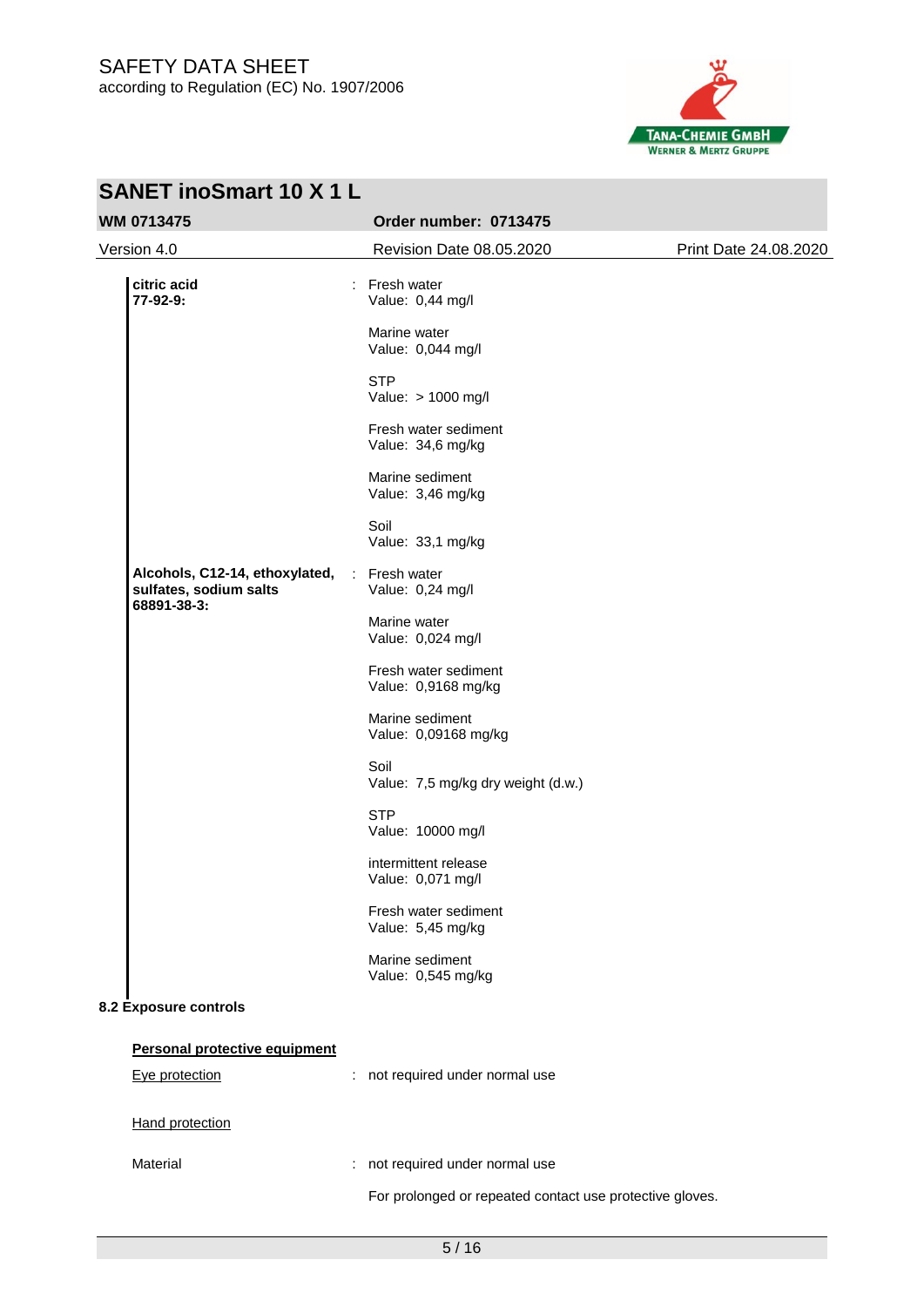

| <b>SANET inoSmart 10 X 1 L</b>         |  |                                                                                                                                                                                                                                                                                                                          |                       |  |
|----------------------------------------|--|--------------------------------------------------------------------------------------------------------------------------------------------------------------------------------------------------------------------------------------------------------------------------------------------------------------------------|-----------------------|--|
| <b>WM 0713475</b>                      |  | Order number: 0713475                                                                                                                                                                                                                                                                                                    |                       |  |
| Version 4.0                            |  | <b>Revision Date 08.05.2020</b>                                                                                                                                                                                                                                                                                          | Print Date 24.08.2020 |  |
|                                        |  | It is suggested the usage of chemical resistant gloves made of butyl<br>rubber or nitrile rubber category III according to EN 374-1: 2003 (0,4<br>mm).<br>As alternative, a different type of gloves might be used if, accordingly<br>to the recommendations of the producer, guarantee the same level of<br>protection. |                       |  |
| Remarks                                |  | : Take note of the information given by the producer concerning<br>permeability and break through times, and of special workplace<br>conditions (mechanical strain, duration of contact).                                                                                                                                |                       |  |
| Skin and body protection               |  | : not required under normal use                                                                                                                                                                                                                                                                                          |                       |  |
| Respiratory protection                 |  | : not required under normal use                                                                                                                                                                                                                                                                                          |                       |  |
| <b>Environmental exposure controls</b> |  |                                                                                                                                                                                                                                                                                                                          |                       |  |
| General advice                         |  | Try to prevent the material from entering drains or water courses.                                                                                                                                                                                                                                                       |                       |  |

# **SECTION 9: Physical and chemical properties**

# **9.1 Information on basic physical and chemical properties**

| Appearance                   | liquid            |
|------------------------------|-------------------|
| Colour                       | red               |
| Odour                        | characteristic    |
| <b>Odour Threshold</b>       | No data available |
| рH                           | 2,2               |
| Melting point/range          | No data available |
| Boiling point/boiling range  | No data available |
| Flash point                  | Not applicable    |
| Evaporation rate             | No data available |
| Flammability (solid, gas)    | No data available |
| Flammability (liquids)       | No data available |
| Burning rate                 | No data available |
| Lower explosion limit        | No data available |
| Upper explosion limit        | No data available |
| Vapour pressure              | No data available |
| Relative vapour density      | No data available |
| Relative density             | No data available |
| Density                      | 1,024 g/cm3       |
| Water solubility             | soluble           |
| Solubility in other solvents | No data available |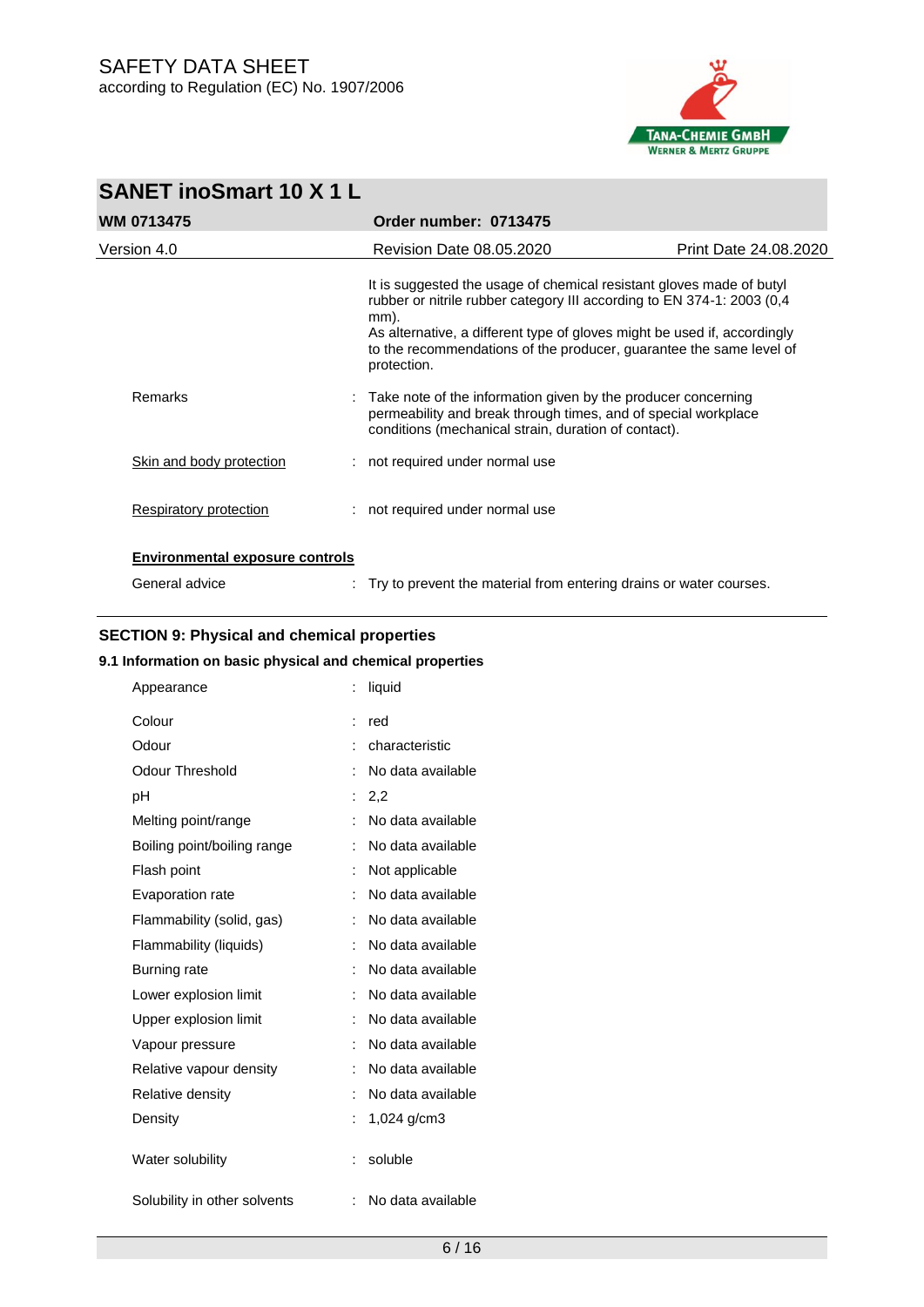

| <b>WM 0713475</b>                          | Order number: 0713475           |                       |
|--------------------------------------------|---------------------------------|-----------------------|
| Version 4.0                                | <b>Revision Date 08.05.2020</b> | Print Date 24.08.2020 |
| Partition coefficient: n-<br>octanol/water | : No data available             |                       |
| Ignition temperature                       | : No data available             |                       |
| Thermal decomposition                      | : No data available             |                       |
| Viscosity, dynamic                         | : 460 mPa.s at 20 $^{\circ}$ C  |                       |
| Viscosity, kinematic                       | No data available<br>÷          |                       |
| Explosive properties                       | : No data available             |                       |
| Oxidizing properties                       | : No data available             |                       |

#### **9.2 Other information**

none

# **SECTION 10: Stability and reactivity**

# **10.1 Reactivity**

Stable under recommended storage conditions., No dangerous reaction known under conditions of normal use.

# **10.2 Chemical stability**

No decomposition if stored and applied as directed.

# **10.3 Possibility of hazardous reactions**

| Hazardous reactions                   | : No hazards to be specially mentioned.          |  |
|---------------------------------------|--------------------------------------------------|--|
| 10.4 Conditions to avoid              |                                                  |  |
| Conditions to avoid                   | : No data available                              |  |
| 10.5 Incompatible materials           |                                                  |  |
| Materials to avoid                    | : No data available                              |  |
| 10.6 Hazardous decomposition products |                                                  |  |
| Hazardous decomposition<br>products   | : No hazardous decomposition products are known. |  |
| Other information                     | : No hazardous decomposition products are known. |  |

### **SECTION 11: Toxicological information**

# **11.1 Information on toxicological effects**

| <b>Product</b>                       |                                                                                                                              |
|--------------------------------------|------------------------------------------------------------------------------------------------------------------------------|
| Skin corrosion/irritation            | : According to the classification criteria of the European Union, the<br>product is not considered as being a skin irritant. |
| Serious eye damage/eye<br>irritation | : According to the classification criteria of the European Union, the<br>product is not considered as being an eye irritant. |
| Respiratory or skin sensitisation    | : No data available                                                                                                          |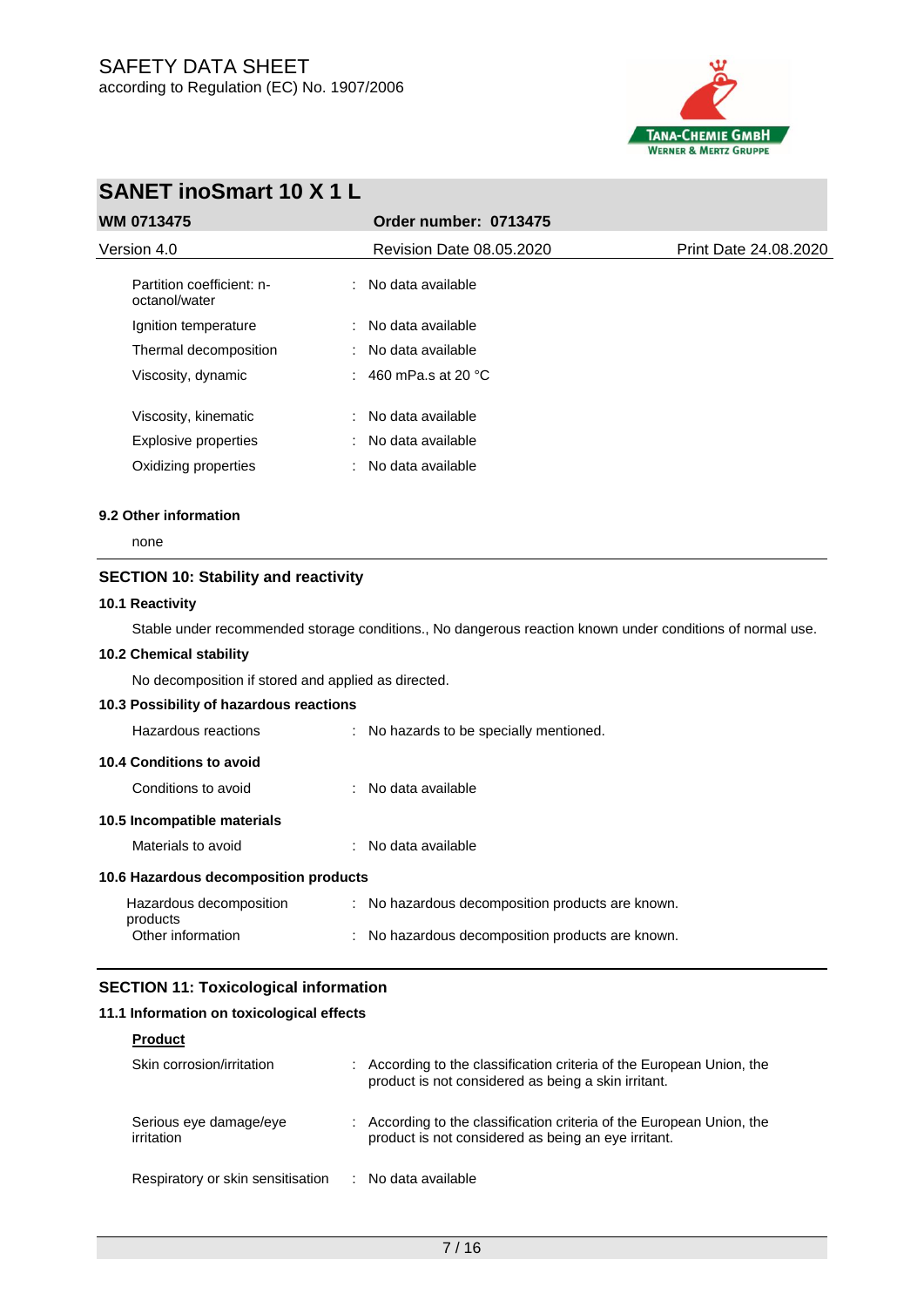

| WM 0713475                                                           | Order number: 0713475                                                                               |                       |
|----------------------------------------------------------------------|-----------------------------------------------------------------------------------------------------|-----------------------|
| Version 4.0                                                          | Revision Date 08.05.2020                                                                            | Print Date 24.08.2020 |
| Germ cell mutagenicity                                               | Not Rated                                                                                           |                       |
| Carcinogenicity                                                      | Not Rated                                                                                           |                       |
| Reproductive toxicity                                                | : Not Rated                                                                                         |                       |
| STOT - single exposure                                               | The substance or mixture is not classified as specific target organ<br>toxicant, single exposure.   |                       |
| STOT - repeated exposure                                             | The substance or mixture is not classified as specific target organ<br>toxicant, repeated exposure. |                       |
| Aspiration toxicity                                                  | Not Rated                                                                                           |                       |
| Further information                                                  | No data available                                                                                   |                       |
| <b>Components:</b><br>citric acid<br>77-92-9:<br>Acute oral toxicity | : LD50 Oral Mouse: 5.400 mg/kg<br>Method: OECD Test Guideline 401                                   |                       |
|                                                                      | LD50 Oral Rat: 11.700 mg/kg<br>Method: OECD Test Guideline 401                                      |                       |
|                                                                      | LD50 Oral Mouse: 5.000 mg/kg                                                                        |                       |
|                                                                      | LD50 Oral Rat: 3.000 mg/kg                                                                          |                       |
| Acute dermal toxicity                                                | : LD50 Dermal Rat: > 2.000 mg/kg<br>Method: OECD Test Guideline 402                                 |                       |
| Acute toxicity (other routes of<br>administration)                   | : see user defined free text Rat: 725 mg/kg<br>Application Route: see user defined free text        |                       |
|                                                                      | see user defined free text Mouse: 940 mg/kg<br>Application Route: see user defined free text        |                       |
| Serious eye damage/eye<br>irritation                                 | Result: Eye irritation                                                                              |                       |
| Respiratory or skin sensitisation                                    | : Result: Does not cause skin sensitisation.                                                        |                       |
| Carcinogenicity - Assessment                                         | : Not classifiable as a human carcinogen.                                                           |                       |
| Repeated dose toxicity                                               | : Rat: NOAEL: 4.000 mg/kg<br>LOAEL: 8.000 mg/kg<br>Application Route: Oral                          |                       |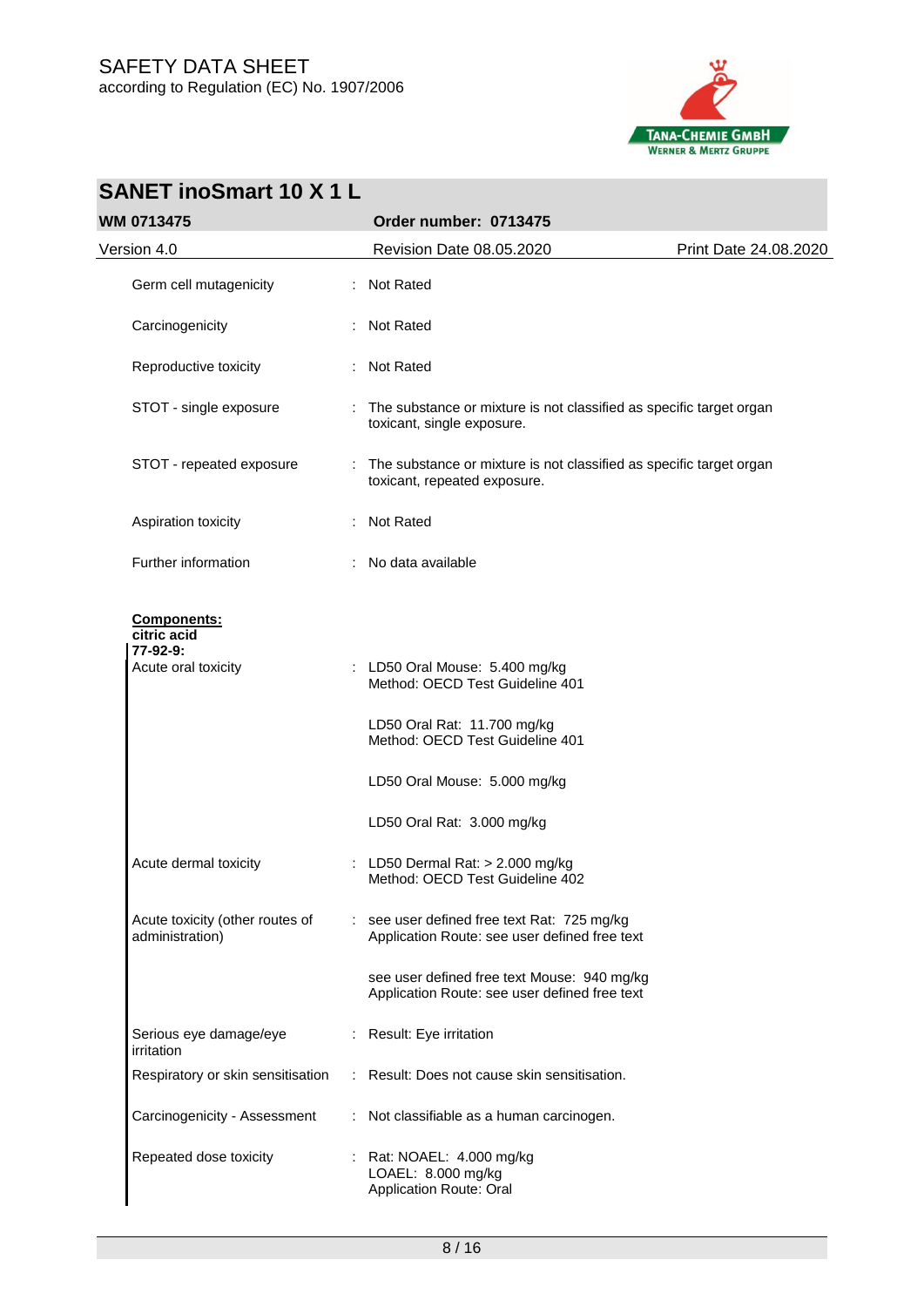

| WM 0713475                                                           | Order number: 0713475                                                                                                  |                       |  |  |
|----------------------------------------------------------------------|------------------------------------------------------------------------------------------------------------------------|-----------------------|--|--|
| Version 4.0                                                          | Revision Date 08.05.2020                                                                                               | Print Date 24.08.2020 |  |  |
|                                                                      | Exposure time: 10 d                                                                                                    |                       |  |  |
| Alcohols, C12-14, ethoxylated, sulfates, sodium salts<br>68891-38-3: |                                                                                                                        |                       |  |  |
| Acute oral toxicity                                                  | : LD50 Oral Rat: 2.870 mg/kg<br>Method: OECD Test Guideline 401                                                        |                       |  |  |
|                                                                      | LD50 Rat: 7.400 mg/kg<br>Method: OECD Test Guideline 401                                                               |                       |  |  |
| Acute dermal toxicity                                                | : LD50 Rat: > 2.000 mg/kg<br>Method: OECD Test Guideline 402<br>GLP: yes                                               |                       |  |  |
| Skin corrosion/irritation                                            | : Species: Rabbit<br>Method: OECD Test Guideline 404                                                                   |                       |  |  |
| Serious eye damage/eye<br>irritation                                 | : Species: Rabbit<br>Method: OECD Test Guideline 405                                                                   |                       |  |  |
|                                                                      | Respiratory or skin sensitisation : Result: Does not cause skin sensitisation.                                         |                       |  |  |
| Germ cell mutagenicity                                               |                                                                                                                        |                       |  |  |
| Genotoxicity in vitro                                                | : Result: negative<br>Method: OECD Test Guideline 471                                                                  |                       |  |  |
| Reproductive toxicity                                                | : Species: Rat<br>Application Route: Oral<br>$NOAEL:$ > 300 mg/kg,<br>F1: > 300 mg/kg, Method: OECD Test Guideline 416 |                       |  |  |
| Teratogenicity                                                       | : Species: Rat<br>Application Route: Oral<br>>1.000 mg/kg<br>> 1.000 mg/kg<br>Method: OECD Test Guideline 414          |                       |  |  |
| Repeated dose toxicity                                               | : NOAEL: 300 mg/kg                                                                                                     |                       |  |  |
| STOT - repeated exposure                                             | : Exposure routes: Ingestion<br>Target Organs: Liver                                                                   |                       |  |  |

# **SECTION 12: Ecological information**

# **12.1 Toxicity**

### **Components:**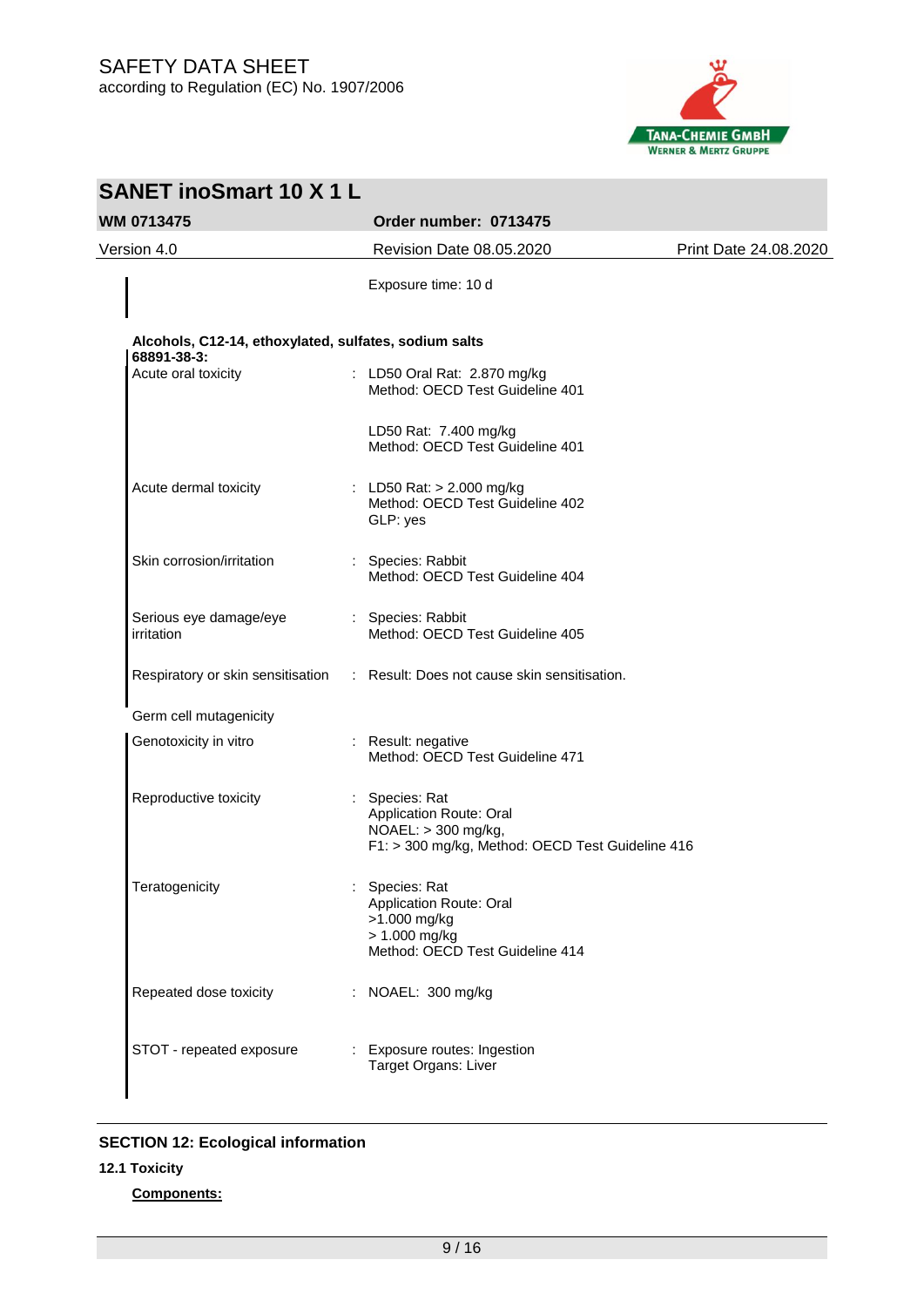# SAFETY DATA SHEET according to Regulation (EC) No. 1907/2006



| <b>SANET inoSmart 10 X 1 L</b>                                       |                                                                                                                                                   |                       |
|----------------------------------------------------------------------|---------------------------------------------------------------------------------------------------------------------------------------------------|-----------------------|
| <b>WM 0713475</b>                                                    | Order number: 0713475                                                                                                                             |                       |
| Version 4.0                                                          | Revision Date 08.05.2020                                                                                                                          | Print Date 24.08.2020 |
| citric acid<br>77-92-9:                                              |                                                                                                                                                   |                       |
| Toxicity to fish                                                     | : LC50 (Leuciscus idus (Golden orfe)): 440 - 760 mg/l<br>Exposure time: 96 h<br>Method: OECD Test Guideline 203                                   |                       |
| Toxicity to daphnia and other<br>aquatic invertebrates               | : EC50 (Daphnia magna (Water flea)): 1.535 mg/l<br>Exposure time: 24 h                                                                            |                       |
|                                                                      | EC50 (Daphnia magna (Water flea)): ca. 120 mg/l<br>Exposure time: 72 h                                                                            |                       |
| Toxicity to algae                                                    | NOEC (Scenedesmus quadricauda (Green algae)): 425 mg/l<br>Exposure time: 8 Days<br>Test Type: static test                                         |                       |
| Toxicity to bacteria                                                 | (Pseudomonas putida): > 10.000 mg/l<br>Exposure time: 16 h                                                                                        |                       |
| Alcohols, C12-14, ethoxylated, sulfates, sodium salts<br>68891-38-3: |                                                                                                                                                   |                       |
| Toxicity to fish                                                     | : LC50 (Danio rerio (zebra fish)): 7,1 mg/l<br>Exposure time: 96 h<br>Test Type: flow-through test<br>Method: OECD Test Guideline 203<br>GLP: yes |                       |
|                                                                      | LC50 (Fish): $> 1 - 10$ mg/l<br>Test Type: semi-static test<br>Method: OECD Test Guideline 203                                                    |                       |
|                                                                      | LC50 (Leuciscus idus (Golden orfe)): 10 - 100 mg/l<br>Method: OECD Test Guideline 203                                                             |                       |
|                                                                      | NOEC (Oncorhynchus mykiss (rainbow trout)): 0,14 mg/l<br>Exposure time: 28 d<br>Test Type: flow-through test<br>Method: OECD Test Guideline 204   |                       |
|                                                                      | LC50 (Brachydanio rerio (zebrafish)): 1 - 10 mg/l<br>Test Type: flow-through test<br>Method: OECD Test Guideline 203                              |                       |
|                                                                      | LC50 (Brachydanio rerio (zebrafish)): 7,1 mg/l<br>Exposure time: 96 h                                                                             |                       |
| Toxicity to daphnia and other<br>aquatic invertebrates               | : EC50 (Daphnia pulex (Water flea)): 7,4 mg/l<br>Exposure time: 48 h<br>Test Type: Immobilization<br>Method: OECD Test Guideline 202              |                       |
|                                                                      | EC50 (Daphnia magna (Water flea)): > 1 - 10 mg/l<br>Exposure time: 48 h<br>Test Type: static test<br>Method: OECD Test Guideline 202              |                       |
|                                                                      | NOEC (Daphnia magna (Water flea)): 0,27 mg/l<br>Exposure time: 21 d                                                                               |                       |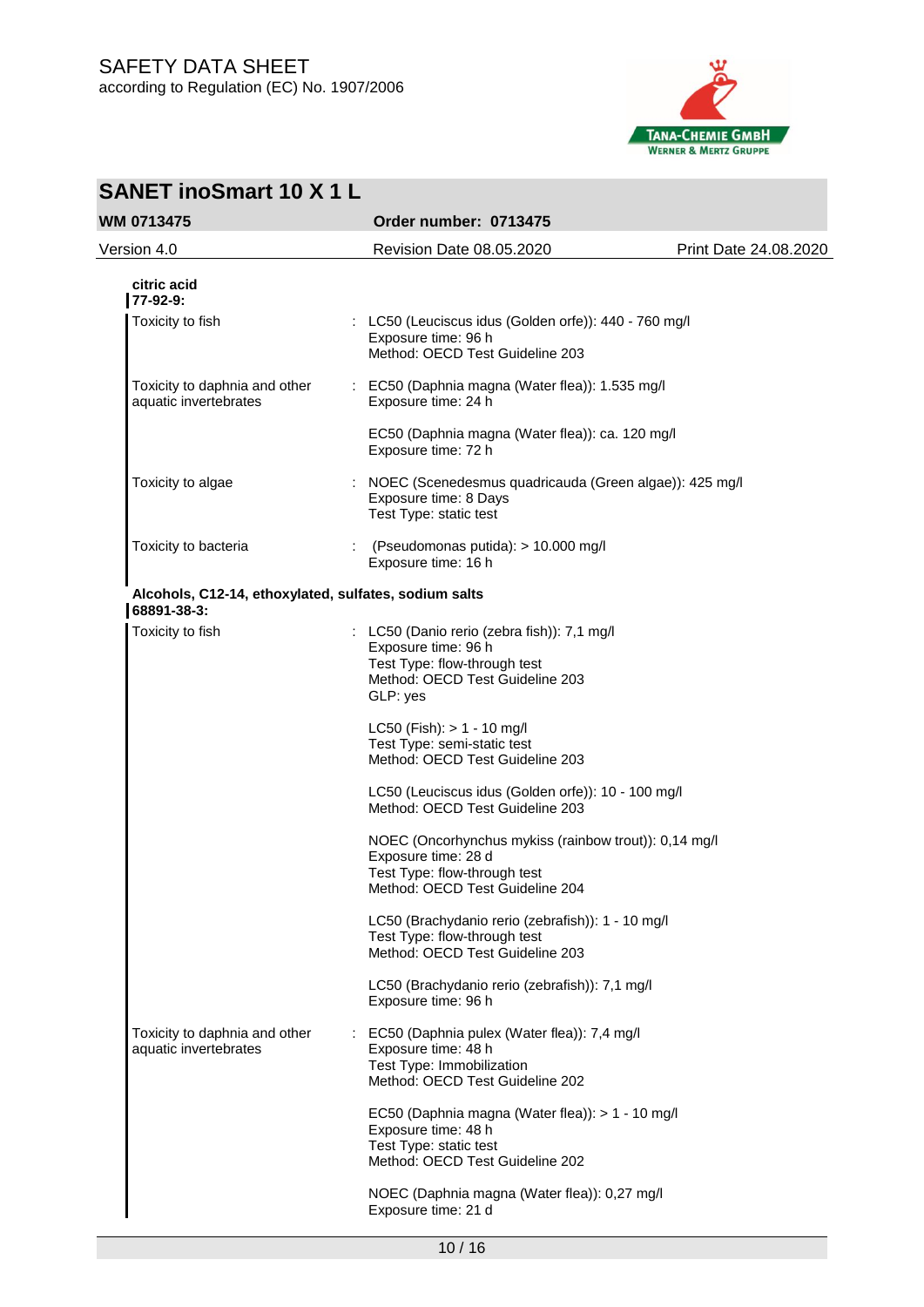

# **WM 0713475 Order number: 0713475** Version 4.0 Revision Date 08.05.2020 Print Date 24.08.2020 Test Type: flow-through test Method: OECD Test Guideline 211 (Daphnia magna (Water flea)): 7,2 mg/l Exposure time: 48 h Toxicity to algae : EC50 (Desmodesmus subspicatus (green algae)): 27,7 mg/l Exposure time: 72 h Test Type: Growth inhibition Method: OECD Test Guideline 201 GLP: yes EC50 (Scenedesmus subspicatus): 10 - 100 mg/l Method: OECD Test Guideline 201 EC50 (Desmodesmus subspicatus (green algae)): > 10 - 100 mg/l Exposure time: 72 h Test Type: static test Method: OECD Test Guideline 201 NOEC : 0,95 mg/l Test Type: Growth inhibition Method: OECD Test Guideline 201 NOEC (Desmodesmus subspicatus (green algae)): 0,93 mg/l Exposure time: 72 h Test Type: static test Method: OECD Test Guideline 201 Toxicity to bacteria : EC50 (Pseudomonas putida): > 10 g/l Exposure time: 16 h Test Type: Cell multiplication inhibition test Method: DIN 38412 GLP: yes EC10 (Pseudomonas putida): > 10 g/l Test Type: Cell multiplication inhibition test GLP: Toxicity to fish (Chronic toxicity) : NOEC: 1,2 mg/l NOEC: 1 - 10 mg/l Species: Leuciscus idus (Golden orfe) NOEC: 0,14 mg/l Exposure time: 28 d Species: Oncorhynchus mykiss (rainbow trout) Method: OECD Test Guideline 204 Toxicity to daphnia and other aquatic invertebrates (Chronic toxicity) :  $NOEC: > 0.1 - 1$  mg/l Exposure time: 21 d Species: Daphnia magna (Water flea) Method: OECD Test Guideline 211 Toxicity to soil dwelling organisms : NOEC: 750 mg/kg Exposure time: 96 d Species: Eisenia fetida (earthworms) Method: OECD Test Guideline 222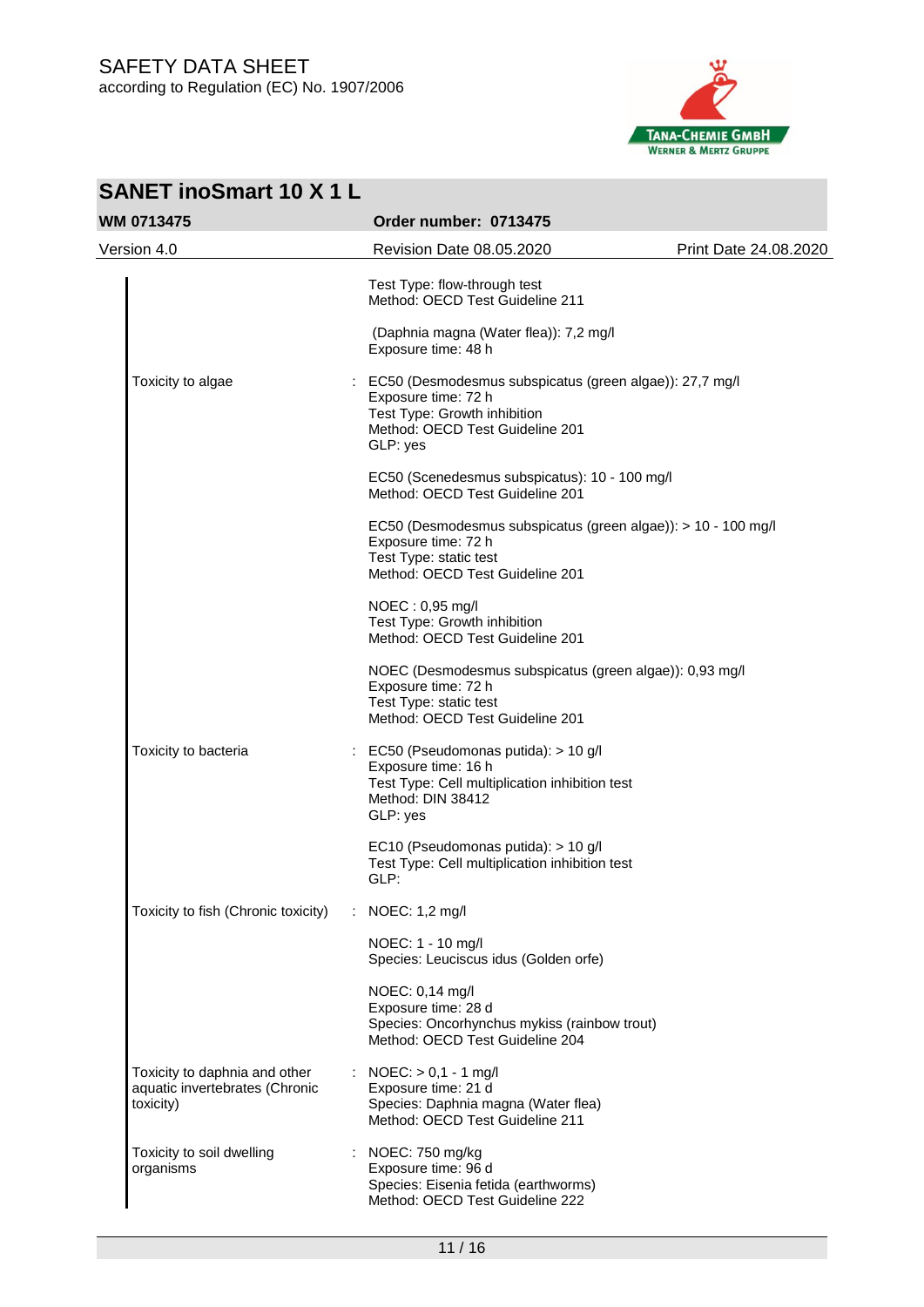

**WM 0713475 Order number: 0713475**

 $\overline{\phantom{a}}$ 

Version 4.0 Revision Date 08.05.2020 Print Date 24.08.2020

# **12.2 Persistence and degradability**

| <b>Components:</b>                                                   |    |                                                                                                                              |
|----------------------------------------------------------------------|----|------------------------------------------------------------------------------------------------------------------------------|
| citric acid<br>77-92-9:                                              |    |                                                                                                                              |
| Biodegradability                                                     |    | Result: Readily biodegradable.<br>Biodegradation: 97 %<br>Exposure time: 28 d<br>Method: OECD 301 B                          |
|                                                                      |    | Result: Readily biodegradable.<br>Biodegradation: 100 %<br>Exposure time: 19 d<br>Method: OECD 301 E                         |
| Biochemical Oxygen Demand<br>(BOD)                                   |    | $\therefore$ 526 mg/g                                                                                                        |
| Chemical Oxygen Demand : 728 mg/g<br>(COD)                           |    |                                                                                                                              |
| ThOD                                                                 |    | : $0,75 \text{ g/g}$                                                                                                         |
| Alcohols, C12-14, ethoxylated, sulfates, sodium salts<br>68891-38-3: |    |                                                                                                                              |
| Biodegradability                                                     |    | : Test Type: aerobic<br>Result: rapidly biodegradable<br>Biodegradation: > 70 %<br>Exposure time: 28 d<br>Method: OECD 301 A |
|                                                                      |    | Test Type: anaerobic<br>Result: Biodegradable<br>Biodegradation: > 60 %<br>Exposure time: 41 d                               |
| 12.3 Bioaccumulative potential                                       |    |                                                                                                                              |
| <b>Components:</b>                                                   |    |                                                                                                                              |
| citric acid<br>77-92-9:                                              |    |                                                                                                                              |
| <b>Bioaccumulation</b>                                               |    | : Remarks: Bioaccumulation is unlikely.                                                                                      |
| Partition coefficient: n-<br>octanol/water                           |    | log Pow: -1,72                                                                                                               |
| Alcohols, C12-14, ethoxylated, sulfates, sodium salts<br>68891-38-3: |    |                                                                                                                              |
| <b>Bioaccumulation</b>                                               | t. | Remarks: Bioaccumulation is unlikely.                                                                                        |
| 12.4 Mobility in soil                                                |    |                                                                                                                              |

# **Components:**

**Alcohols, C12-14, ethoxylated, sulfates, sodium salts 68891-38-3:**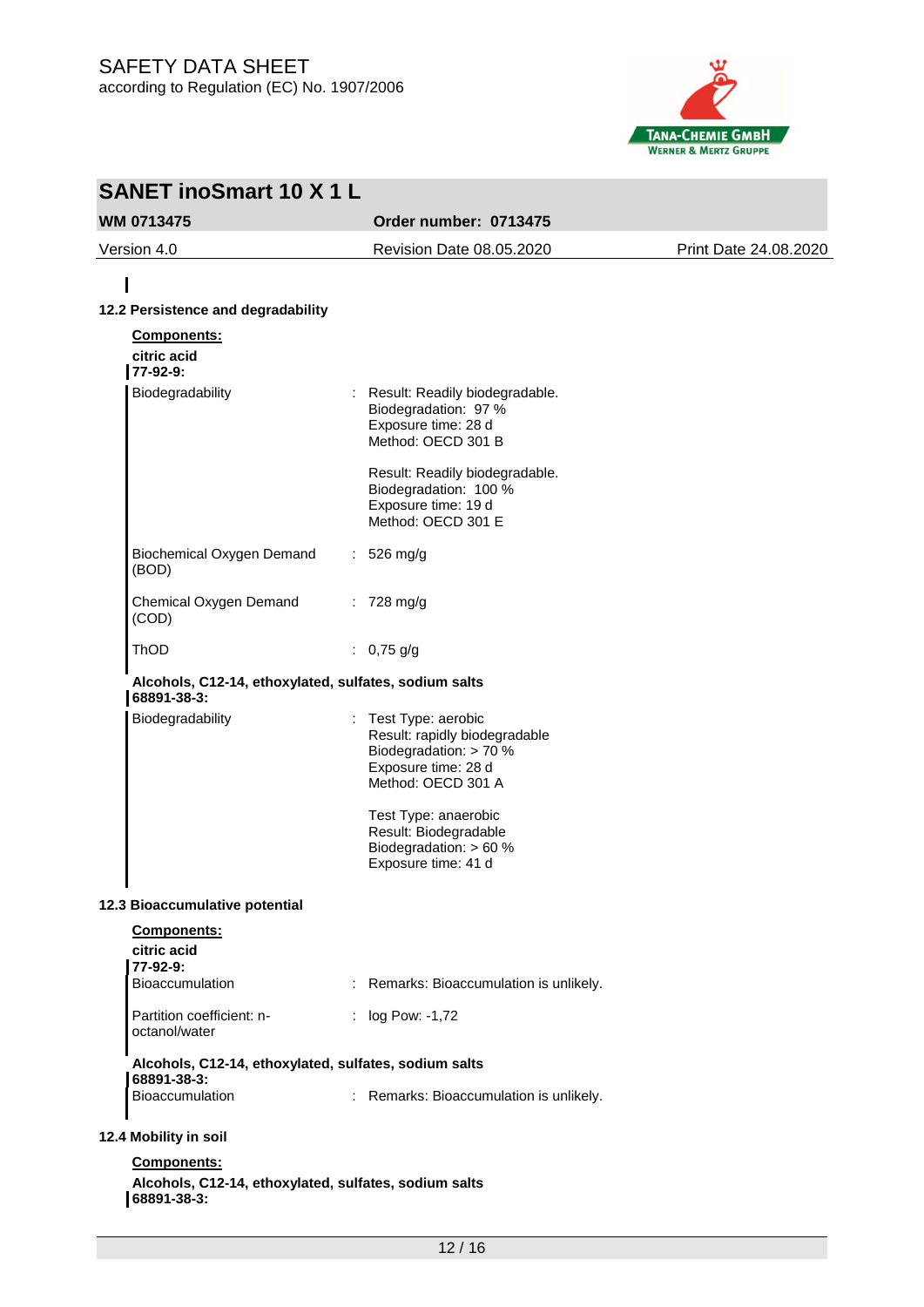

# **SANET inoSmart 10 X 1 L WM 0713475 Order number: 0713475** Version 4.0 Revision Date 08.05.2020 Print Date 24.08.2020 Distribution among environmental compartments : Adsorption/Soil Medium:Soil Koc: 191Method: see user defined free text **12.5 Results of PBT and vPvB assessment Components: citric acid 77-92-9:** Assessment **in the substance** is not considered to be persistent, bioaccumulating and toxic (PBT).. This substance is not considered to be very persistent and very bioaccumulating (vPvB).. **Alcohols, C12-14, ethoxylated, sulfates, sodium salts 68891-38-3:** this substance is not considered to be very persistent and very bioaccumulating (vPvB).. This substance is not considered to be persistent, bioaccumulating and toxic (PBT).. **12.6 Other adverse effects Product:** Additional ecological information : There is no data available for this product. **SECTION 13: Disposal considerations**

#### **13.1 Waste treatment methods**

| Product                | : Offer surplus and non-recyclable solutions to a licensed disposal<br>company.                                                  |
|------------------------|----------------------------------------------------------------------------------------------------------------------------------|
| Contaminated packaging | : Empty remaining contents.<br>Empty containers should be taken to an approved waste handling<br>site for recycling or disposal. |

#### **SECTION 14: Transport information**

### **14.1 UN number**

**ADR** Not dangerous goods **IMDG** Not dangerous goods **IATA** Not dangerous goods

**14.2 Proper shipping name** Not regulated as a dangerous good

#### **14.3 Transport hazard class**

**ADR** Not dangerous goods **IMDG** Not dangerous goods **IATA** Not dangerous goods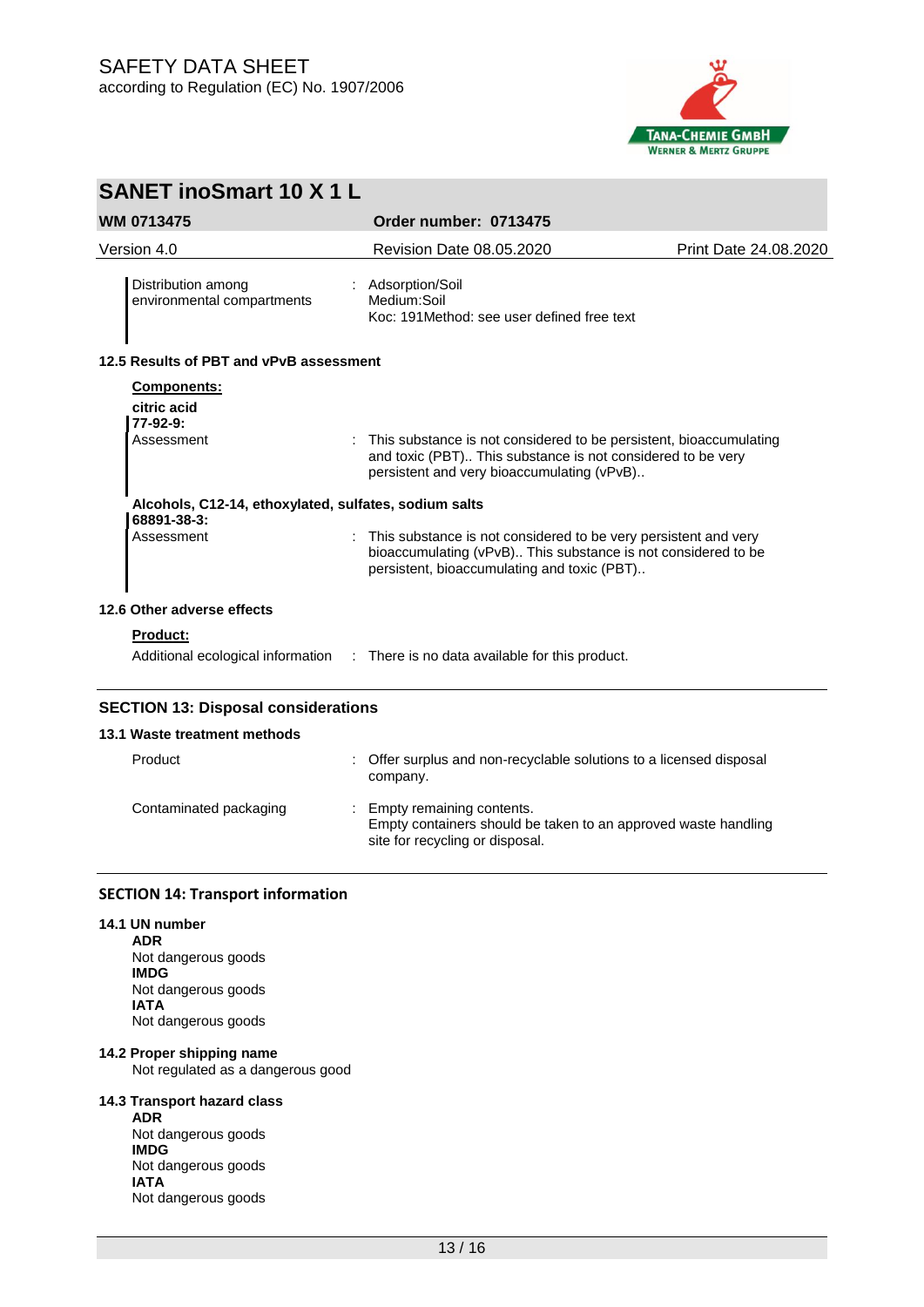REACH - Restrictions on the manufacture, placing on the market and use of certain dangerous substances, preparations

TA Luft List (Germany) : Total dust: Not applicable

: Not applicable

: Mutagenic: Not applicable

10,53 g/l

and articles (Annex XVII)

dangerous substances.

Volatile organic compounds

(VOC) content

Seveso III: Directive 2012/18/EU of the European Parliament and of the Council on the control of major-accident hazards involving

**SANET inoSmart 10 X 1 L**



| <b>WM 0713475</b>                                                                                                                    | Order number: 0713475                                                |                       |  |  |
|--------------------------------------------------------------------------------------------------------------------------------------|----------------------------------------------------------------------|-----------------------|--|--|
| Version 4.0                                                                                                                          | Revision Date 08.05.2020                                             | Print Date 24.08.2020 |  |  |
|                                                                                                                                      |                                                                      |                       |  |  |
| 14.4 Packing group<br><b>ADR</b>                                                                                                     |                                                                      |                       |  |  |
| Not dangerous goods<br><b>IMDG</b>                                                                                                   |                                                                      |                       |  |  |
| Not dangerous goods<br><b>IATA</b>                                                                                                   |                                                                      |                       |  |  |
| Not dangerous goods                                                                                                                  |                                                                      |                       |  |  |
| <b>14.5 Environmental hazards</b><br><b>ADR</b>                                                                                      |                                                                      |                       |  |  |
| Not dangerous goods<br><b>IMDG</b>                                                                                                   |                                                                      |                       |  |  |
| Not regulated as a dangerous good<br><b>IATA</b>                                                                                     |                                                                      |                       |  |  |
| Not dangerous goods                                                                                                                  |                                                                      |                       |  |  |
| 14.6 Special precautions for user<br>Remarks                                                                                         | Not classified as dangerous in the meaning of transport regulations. |                       |  |  |
| For personal protection see section 8.                                                                                               |                                                                      |                       |  |  |
| 14.7 Transport in bulk according to Annex II of MARPOL 73/78 and the IBC Code<br>Not applicable for product as supplied.             |                                                                      |                       |  |  |
| <b>SECTION 15: Regulatory information</b>                                                                                            |                                                                      |                       |  |  |
| 15.1 Safety, health and environmental regulations/legislation specific for the substance or mixture                                  |                                                                      |                       |  |  |
| Regulation (EC) No 649/2012 of the European Parliament and<br>the Council concerning the export and import of dangerous<br>chemicals | : Not applicable                                                     |                       |  |  |

: Not applicable

: Inorganic substances in powdered form: Not applicable

: Organic Substances: : portionClass 1: 4,32 % : Carcinogenic substances: Not applicable

(integrated pollution prevention and control)

Toxic to reproduction: Not applicable

Update: Percent volatile: 0,05 %

VOC content excluding water

Volatile organic compounds : Directive 2010/75/EU of 24 November 2010 on industrial emissions

: Inorganic substances in vapour or gaseous form: Not applicable

: Directive 2010/75/EU of 24 November 2010 on industrial emissions

14 / 16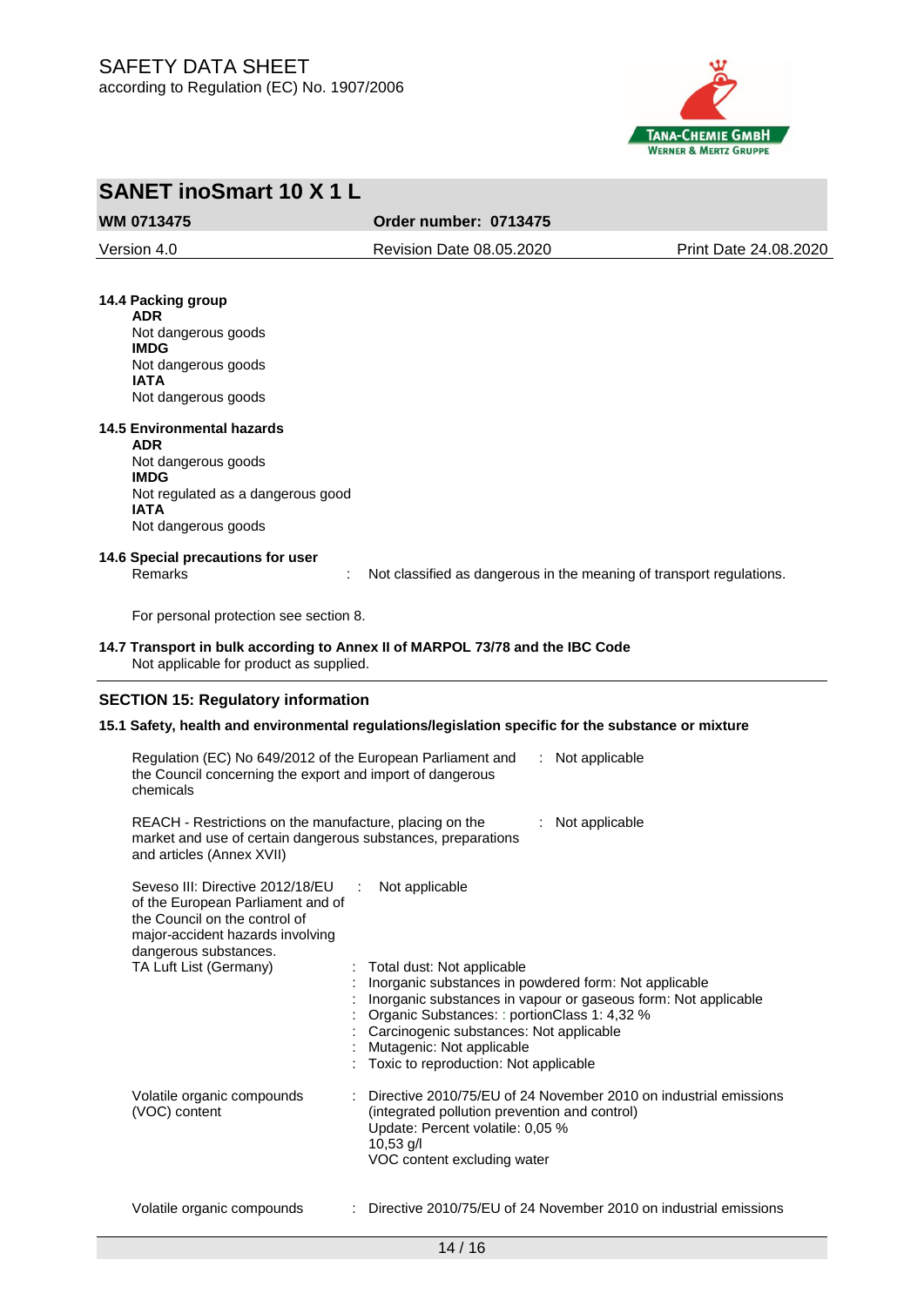

| OANLI IIIUOIIIIAILIU ATL                          |                                                                                                                                                                       |                       |  |
|---------------------------------------------------|-----------------------------------------------------------------------------------------------------------------------------------------------------------------------|-----------------------|--|
| <b>WM 0713475</b>                                 | Order number: 0713475                                                                                                                                                 |                       |  |
| Version 4.0                                       | <b>Revision Date 08.05.2020</b>                                                                                                                                       | Print Date 24.08.2020 |  |
| (VOC) content                                     | (integrated pollution prevention and control)<br>Update: Percent volatile: 0,05 %<br>$0,52$ g/l<br>VOC content valid only for coating materials used on wood surfaces |                       |  |
| according to Detergents<br>Regulation EC 648/2004 | : <5% Anionic surfactants, Perfumes                                                                                                                                   |                       |  |
| GISBAU (D)                                        | $\therefore$ GS 10                                                                                                                                                    |                       |  |

#### **15.2 Chemical safety assessment**

#### **SECTION 16: Other information**

#### **Full text of H-Statements**

| H315 | Causes skin irritation.                            |
|------|----------------------------------------------------|
| H318 | Causes serious eye damage.                         |
| H319 | Causes serious eye irritation.                     |
| H412 | Harmful to aquatic life with long lasting effects. |

#### **Further information**

Items where changes have been made to the previous version are highlighted in the body of this document by two vertical lines.

Classification procedure: Calculation method

ADN - European Agreement concerning the International Carriage of Dangerous Goods by Inland Waterways; ADR - European Agreement concerning the International Carriage of Dangerous Goods by Road; AICS - Australian Inventory of Chemical Substances; ASTM - American Society for the Testing of Materials; bw - Body weight; CLP - Classification Labelling Packaging Regulation; Regulation (EC) No 1272/2008; CMR - Carcinogen, Mutagen or Reproductive Toxicant; DIN - Standard of the German Institute for Standardisation; DSL - Domestic Substances List (Canada); ECHA - European Chemicals Agency; EC-Number - European Community number; ECx - Concentration associated with x% response; ELx - Loading rate associated with x% response; EmS - Emergency Schedule; ENCS - Existing and New Chemical Substances (Japan); ErCx - Concentration associated with x% growth rate response; GHS - Globally Harmonized System; GLP - Good Laboratory Practice; IARC - International Agency for Research on Cancer; IATA - International Air Transport Association; IBC - International Code for the Construction and Equipment of Ships carrying Dangerous Chemicals in Bulk; IC50 - Half maximal inhibitory concentration; ICAO - International Civil Aviation Organization; IECSC - Inventory of Existing Chemical Substances in China; IMDG - International Maritime Dangerous Goods; IMO - International Maritime Organization; ISHL - Industrial Safety and Health Law (Japan); ISO - International Organisation for Standardization; KECI - Korea Existing Chemicals Inventory; LC50 - Lethal Concentration to 50 % of a test population; LD50 - Lethal Dose to 50% of a test population (Median Lethal Dose); MARPOL - International Convention for the Prevention of Pollution from Ships; n.o.s. - Not Otherwise Specified; NO(A)EC - No Observed (Adverse) Effect Concentration; NO(A)EL - No Observed (Adverse) Effect Level; NOELR - No Observable Effect Loading Rate; NZIoC - New Zealand Inventory of Chemicals; OECD - Organization for Economic Co-operation and Development; OPPTS - Office of Chemical Safety and Pollution Prevention; PBT - Persistent, Bioaccumulative and Toxic substance; PICCS - Philippines Inventory of Chemicals and Chemical Substances; (Q)SAR - (Quantitative) Structure Activity Relationship; REACH - Regulation (EC) No 1907/2006 of the European Parliament and of the Council concerning the Registration, Evaluation, Authorisation and Restriction of Chemicals; RID - Regulations concerning the International Carriage of Dangerous Goods by Rail; SADT - Self-Accelerating Decomposition Temperature; SDS - Safety Data Sheet; SVHC - Substance of Very